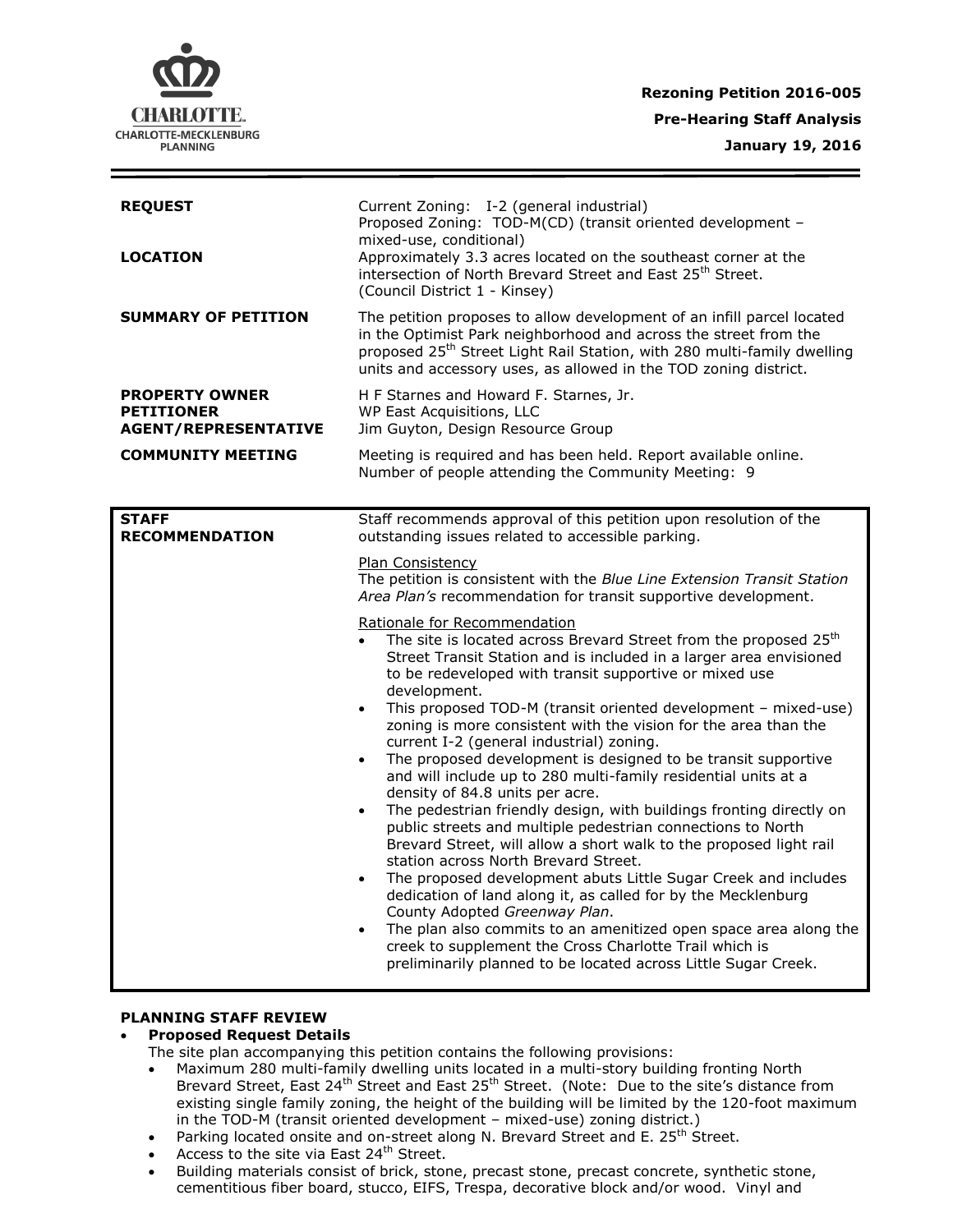aluminum may only be used on windows, soffits and handrails/railings.

- Building facades facing the Cross Charlotte Trail will not have a blank wall in excess of 20 feet vertically or horizontally on any floor.
- Building design facing the Cross Charlotte Trail will incorporate taller ground floor and façade articulation.
- Petitioner will dedicate and convey the SWIM buffer along Little Sugar Creek to Mecklenburg County Parks and Recreation prior to the issuance of a certificate of occupancy for the first unit, for future greenway use.
- A ground floor building connection to the proposed Cross Charlotte Trail will be provided with outdoor seating areas with benches, seatwalls, specialty paving and landscaping.
- Pedestrian scale lighting will be provided along the project connection to the Cross Charlotte Trail.

## **Existing Zoning and Land Use**

- The subject property is currently not developed with structures or buildings.
- Surrounding properties south of North Brevard Street are primarily developed with warehouse uses that are interspersed with single family and multi-family dwellings in I-2 (general industrial), I-1 (light industrial) and R-5 (single family residential) zoning.
- The site is bordered by rail lines and an Amtrack train station across N. Brevard to the north, in I-2 (general industrial) zoning.
- See "Rezoning Map" for existing zoning in the area.

**Rezoning History in Area**

There have been no rezonings in the immediate area in recent years.

# **Public Plans and Policies**

- The *Blue Line Extension Transit Station Area Plan* (2013) recommends transit oriented development for this site, as well as a mix of transit-supportive land uses (residential, office, retail, civic/institutional, and park/open space) within the larger transit station area. The Plan recognizes that this mix of transit supportive uses will be realized through new development and redevelopment.
- The *Blue Line Extension Transit Station Area Plan* (2013) also recommends pedestrian connectivity improvements along 24<sup>th</sup> Street, and the extension of 25<sup>th</sup> Street to connect North Davidson Street to North Brevard Street near the 25<sup>th</sup> Street Transit Station. The Northeast Corridor Infrastructure Program (NECI) has identified the  $25<sup>th</sup>$  Street extension as a top priority and the project is currently in the design phase.
- Another capital investment, the Cross Charlotte Trail is planned to be located along Little Sugar Creek, and the preliminary alignment is across the creek from the subject site.
- The petition supports the *General Development Policies - Environment* by providing transit supportive development and by developing an infill site, thereby minimizing further environmental impacts while accommodating growth.

## **TRANSPORTATION CONSIDERATIONS**

- CDOT supports intensification of development in close proximity to light rail transit. This site is located adjacent to the 25<sup>th</sup> Street Station. The primary transportation goal for this site is to improve walkability, which is accomplished by the petition's commitment to improving the streetscape along the property frontage. This site also makes accommodations for and connections to the future Cross Charlotte Trail and 25<sup>th</sup> Street extension projects.
- See Outstanding Issues, Note 1.
- **Vehicle Trip Generation:** Current Zoning: 120 trips per day (based on warehouse uses). Proposed Zoning: 1,800 trips per day (based on 280 multi-family units).

**DEPARTMENT COMMENTS** (see full department reports online)

- **Charlotte Area Transit System:** No issues.
- **Charlotte Department of Neighborhood & Business Services:** No issues.
- **Charlotte Fire Department:** No comments received.
- **Charlotte-Mecklenburg Schools:** The development allowed under the existing zoning would